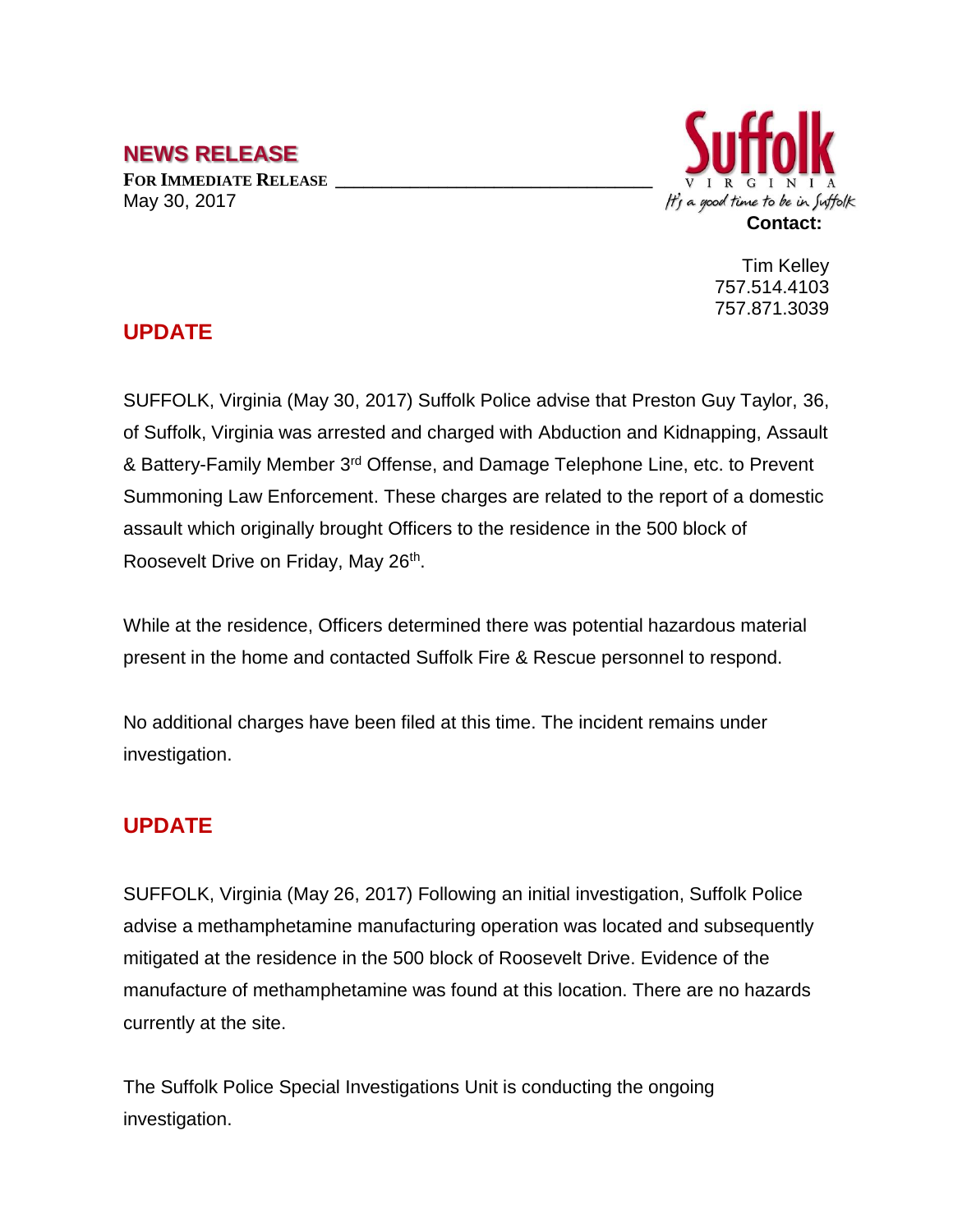Virginia State Police personnel had responded to the scene to provide assistance. Suffolk Police, Suffolk Fire & Rescue, and Virginia State Police have cleared the scene.

The investigation remains ongoing. No additional information is available.

# **UPDATE**

SUFFOLK, Virginia (May 26, 2017) The occupants of the four neighboring residences that were evacuated earlier today have been allowed to return to their homes.

The 500 block of Roosevelt Drive, between Truman Road and Custis Road, remains closed. All remaining streets that were closed earlier have reopened.

No additional information is available at this time.

## **EMERGENCY CREWS ON SCENE AT POTENTIAL HAZMAT INCIDENT**

SUFFOLK, Virginia (May 26, 2017) Suffolk Police and Suffolk Fire & Rescue crews are currently on the scene of a potential hazardous materials incident at a residence in the 500 block of Roosevelt Drive in the East Suffolk Gardens neighborhood.

Police responded to the area on an unrelated matter at approximately 9:24 a.m., and Suffolk Fire & Rescue was contacted to respond to the potential hazardous material situation at 10:08 a.m.

Upon preliminary investigation the Fire Marshal's Office determined that four neighboring residences should be evacuated out of an abundance of caution.